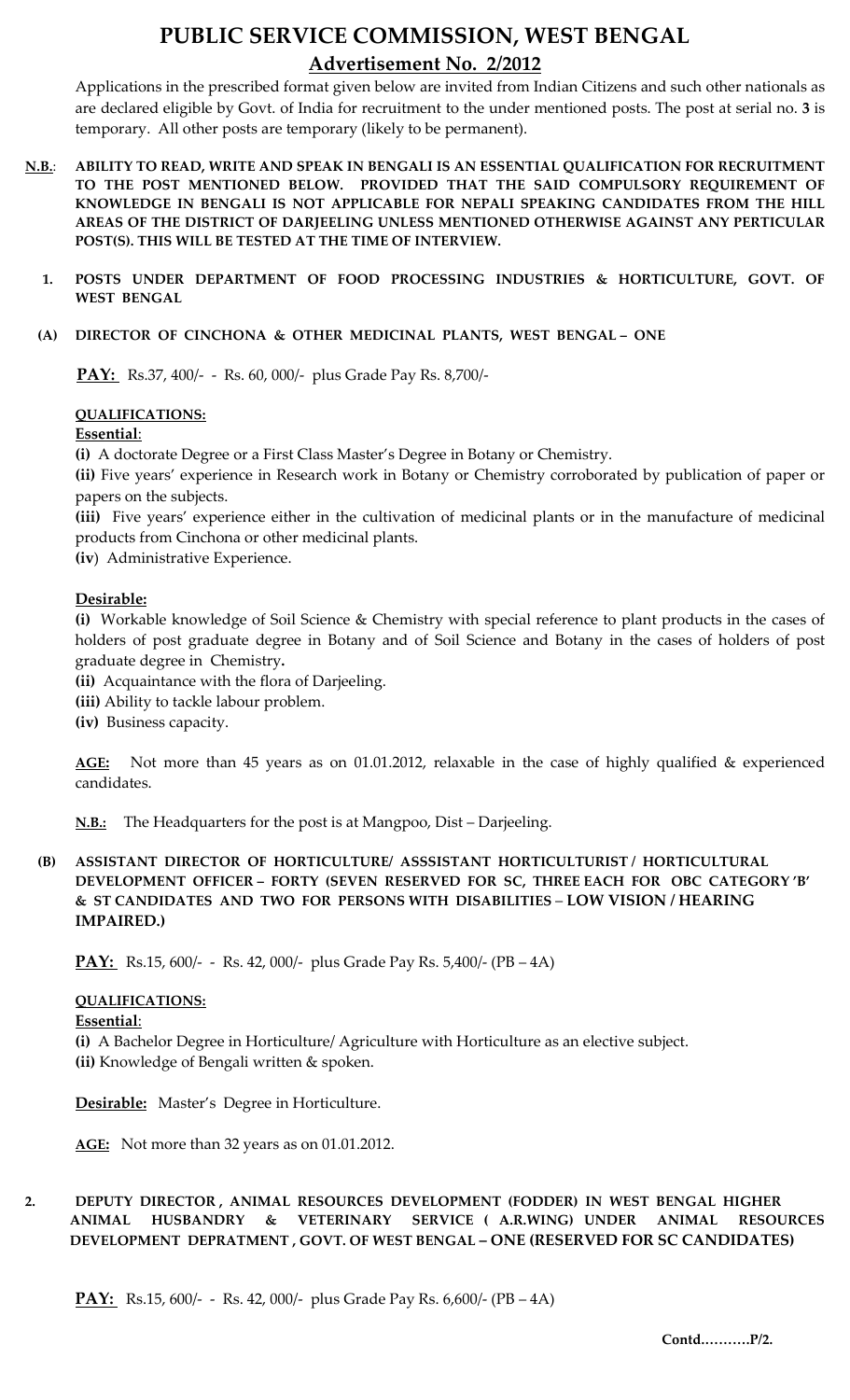### **QUALIFICATIONS:**

#### **Essential**:

- **(i)** A Master's Degree in Agriculture with a degree in Agriculture
- **(ii)** Eight years' experience in field
- **(iii)** Four years' experience in large livestock farm
- **(iv)** Four years' experience in Production & Development of Fodder
- **(v)** Knowledge of Bengali/ Nepali & English spoken & written

### **Desirable:**

- **(i)** Ph. D in Agriculture
- **(ii)** A Degree or Diploma in Business Management of a University recognized by All India Council of Technical Education

**AGE:** Not more than 50 years as on 01.01.2012.

## **3. SYSTEM ANALYST IN THE SECRETARIAT OF PUBLIC SERVICE COMMISSION, WEST BENGAL – TWO (ONE RESERVED FOR S.C. CANDIDATES)**

**PAY:** Rs.15, 600/- - Rs. 42, 000/- plus Grade Pay Rs. 6,600/- (PB – 4A)

## **QUALIFICATIONS:**

#### **Essential**:

**(i)** MCA / BE / B. Tech. with First Class or at least 60% marks or equivalent & specialization in Computer or Computer related areas

And

**(ii)** Two years' experience in System analysis & Design, and independent project handling

Or

**(i)** M.Sc. in Computer Science with First Class or at least 60% marks or equivalent

And

**(ii)** Five years' experience in System analysis & Design, and independent project handling

**AGE:** Not more than 35 years as on 01.01.2012. relaxable at the discretion of the Public Service Commission, West Bengal for candidates having higher qualification and / or longer experience than those prescribed hereinabove and for persons holding substantive appointment under the Govt.

## **4. POSTS IN THE STATE WATER INVESTIGATION DIRECTORATE UNDER WATER RESOURCES INVESTIGATION AND DEVELOPMENT DEPARTMENT**

## **(A) GEOLOGIST** – **FIVE ( TWO RESERVED FOR S.C. & ONE FOR O.B.C. CATEGORY 'B' CANDIDATES)**

#### **QUALIFICATIONS:**

#### **Essential**:

**(i)** A Second Class Master's Degree in Geology or Applied Geology or a Diploma in Applied Geology from the Indian School of Mines & Applied Geology, Dhanbad or equivalent.

**(ii)** Two years' Field & Laboratory experience in Geohydrological Survey, Investigation & exploration**.** 

**AGE:** Not more than 32 years as on 01.01.2012, relaxable for well qualified & experienced candidates and also for persons in Govt. Service or in the Service of a statutory organization recognized by Govt. for the purpose.

#### **(B) CHEMIST – SIX (ONE EACH RESERVED FOR S.C. , S.T. & O.B.C. CATEGORY 'A' CANDIDATES)**

#### **QUALIFICATIONS:**

#### **Essential**:

**(i)** A Second Class Master's Degree in Chemistry or equivalent **(ii)** Two years' experience in Water Analysis

**AGE:** Not more than 32 years as on 01.01.2012, relaxable for persons in Govt. Service **PAY:** [For both the posts at 4(A) & 4(B)] Rs.15, 600/- -Rs. 42, 000/- plus Grade Pay Rs. 5,400/-(PB –4A)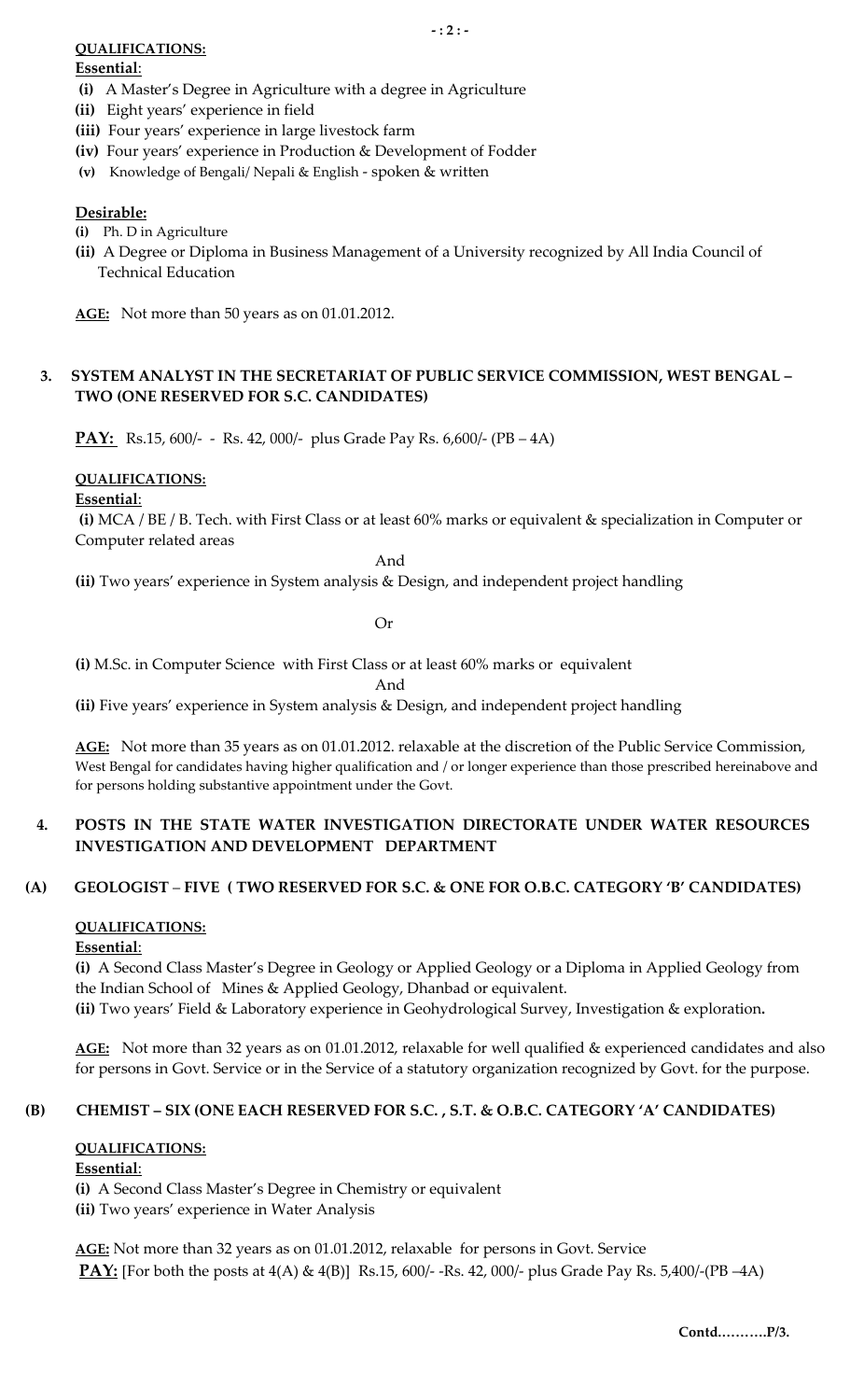**N. B. :** [ For both the posts at 4(A) & 4(B)] qualifications are relaxable at the discretion of the Public Service Commission , West Bengal for otherwise suitable candidates provided no suitable candidate possessing the minimum qualifications is available

**FEE :** Candidates must enclose with the application a fee of Rs.210/- (Rupees two hundred and ten) only by Indian Postal Order which **MUST BE PURCHASED ON A DATE AFTER PUBLICATION OF THIS ADVERTISEMENT AND BEFORE THE CLOSSING DATE OF SUBMISSION OF APPLICATION** and crossed and endorsed to the Secretary, Public Service Commission, West Bengal, or by a receipted Challan from a Govt. Treasury in West Bengal or the Reserve Bank of India, Kolkata under the head "0051-00-105-State PSC Examination fees-001-Examination fees-16 other fees". The Postal Orders should be made payable at G.P.O., Kolkata. Money Order, Cheque, Bank Draft, Cash etc. will not be accepted. No application will be considered unless accompanied with the requisite application fees. Candidates belonging to S.C./S.T. of West Bengal and Persons with Disabilities specified under Persons with Disabilities Rules, 1999 are not required to pay any fee. The application of such candidates will not be accepted if the same is not accompanied with the attested copy of S.C./S.T./Persons with Disabilities certificate. Such exemption of fees is, however, not applicable to any O.B.C. (category 'A' or 'B') candidate. No claim for refund of the fee will be entertained nor will it be held in reserve for any other examination.

## **I N F O R M A T I O N**

- 1. Candidates who wish to apply for more than one category of posts should submit separate Application along with requisite fees for each
- 2. The qualifications prescribed in the advertisement are as per the notified recruitment rules issued by Government.
- 3. All the degrees/diplomas/certificates mentioned in the advertisement must have been obtained from recognized Universities/Institutions.
- 4. The prescribed 'essential qualifications' are the minimum and mere possession of the same does not entitle applicants to be called in for the interview. Where the number of applications received in response to the advertisement is large and it is not convenient or possible for the Commission to interview all the applicants the Commission may restrict the number of candidates for interview to a reasonable limit on the basis of either qualifications or experience higher than the minimum prescribed in the advertisement or on the basis of a **Screening Test** /**Written Test** .

 If sufficient number of candidates with prescribed age limit is available for selection for a particular post, the commission may exercise its discretion not to relax upper age limit of the candidate(s) even if the provision for such relaxation is laid down in the advertised criteria.

- 5. In cases where no Division/Class is awarded and only grading is done, exact percentage of marks and conversion formula adopted are to be mentioned with documentary evidence.
- 6. Where experience of a number of years is prescribed as an item of qualification this would mean only experience/research experience gained in full time employment/research. [Certificate(s) from the Head(s) of Organisation(s)/Department(s) for the entire experience claimed, clearly mentioning the duration of employment (date, month and year) and indicating basic pay and consolidated pay must be furnished together with applications. The certificate(s) should also mention the nature of duties performed/experience obtained in the post(s) with duration(s)].
- 7. Besides pay, the posts carry allowances as admissible.
- 8. The benefits of reservation of vacancies and upper age concession upto 5 years are admissible only to S.C. and S.T. candidates of West Bengal and upto 3 years to O.B.C. (category 'A' or 'B') candidates of West Bengal. S.C., S.T. and B.C. candidates of other States may apply for unreserved vacancies as general candidates. Such benefits are also available upto 45 years for Persons with Disabilities. PROOF OF BELONGING TO S.C. OR S.T. OR B.C. OR PERSON WITH DISABILITY MUST BE SUBMITTED ALONG WITH THE APPLICATION FORM AND NO CLAIM IN THIS REGARD WILL BE ENTERTAINED AFTERWARDS.
- 9. If at any stage even after issue of a letter of recommendation for appointment a candidate is found ineligible in terms of the advertisement his/her candidature will be cancelled without further reference to him/her.

**Contd.……….P/4.**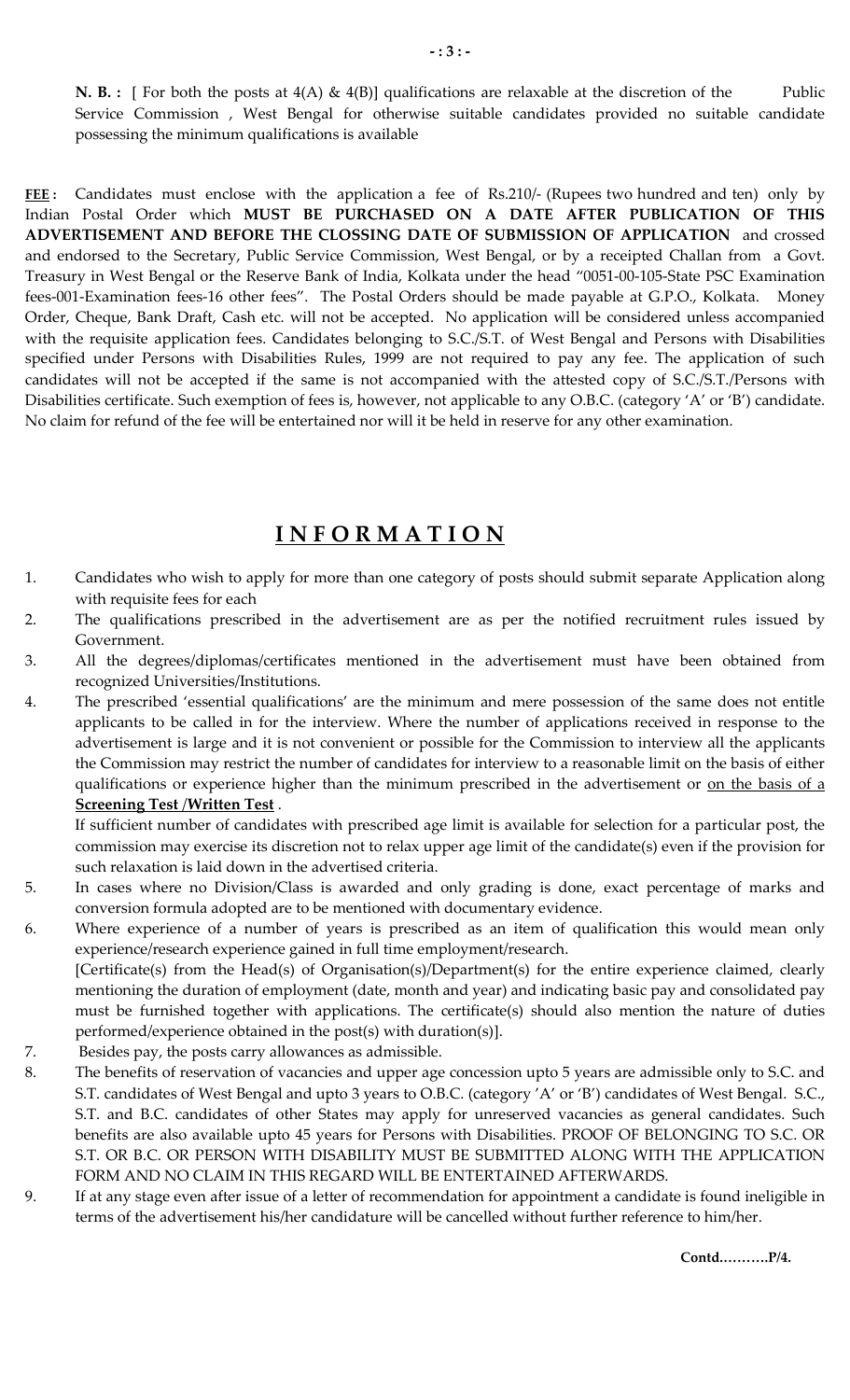- 10. Applications should be sent to the Secretary, Public Service Commission, West Bengal, 161-A, S.P.Mukherjee Road, Kolkata – 700 026 so as to reach him on or before the closing date. Application may also be submitted personally between 11-00 a.m. and 3-30 p.m. on all working days to the above address of the Commission's office on or before the closing date.
- 11. Completed application must be submitted along with the copies of the following documents either Self Certified or attested by competent authority:

(i) Madhyamik or equivalent certificate. (ii) S.C./S.T./B.C. (category 'A' or 'B')/Persons with Disability certificate issued by competent authority. (iii) Registration certificate for citizenship (if by registration) as required under item 9(b) of the application. (iv) Marksheet and certificate for each examination passed. (v) Experience certificate.

- 12. **APPLICATION FORMS, NOT PROPERLY FILLED IN OR INCOMPLETE IN ANY RESPECT OR WITHOUT REQUISITE DOCUMENTS WOULD BE SUMMARILY REJECTED**.
- 13. **SUBMISSION OF MORE THAN ONE APPLICATION FOR THE POST IS STRICTLY FORBIDDEN. THE CANDIDATURE OF A CANDIDATE WHO SUBMITS MORE THAN ONE APPLICATION FOR ADMISSION TO THE SELECTION PROCEDURE, WILL BE CANCELLED EVEN IF HE/SHE IS ADMITTED TO THE SAME.**
- 14. Two self-addressed unstamped envelopes and one self-addressed post card should be enclosed with the application.
- 15. CANVASSING IN ANY FORM WILL DISQUALIFY THE CANDIDATE.
- 16. **ALL INFORMATION REGARDING RECRUITMENT TO THE POST WILL BE AVAILABLE, TIME TO TIME, IN THE COMMISSION'S WEBSITE AT http://www.pscwb.org.in.**
- 17. CLOSING DATE FOR RECEIPT OF APPLICATION : **The 27th March, 2012**.
- 18. CANDIDATES MUST FULFIL THE ESSENTIAL QUALIFICATIONS BY THE CLOSING DATE.

**Dated, Kolkata Secretary** Secretary  **The 1st March, 2012 Public Service Commission, West Bengal**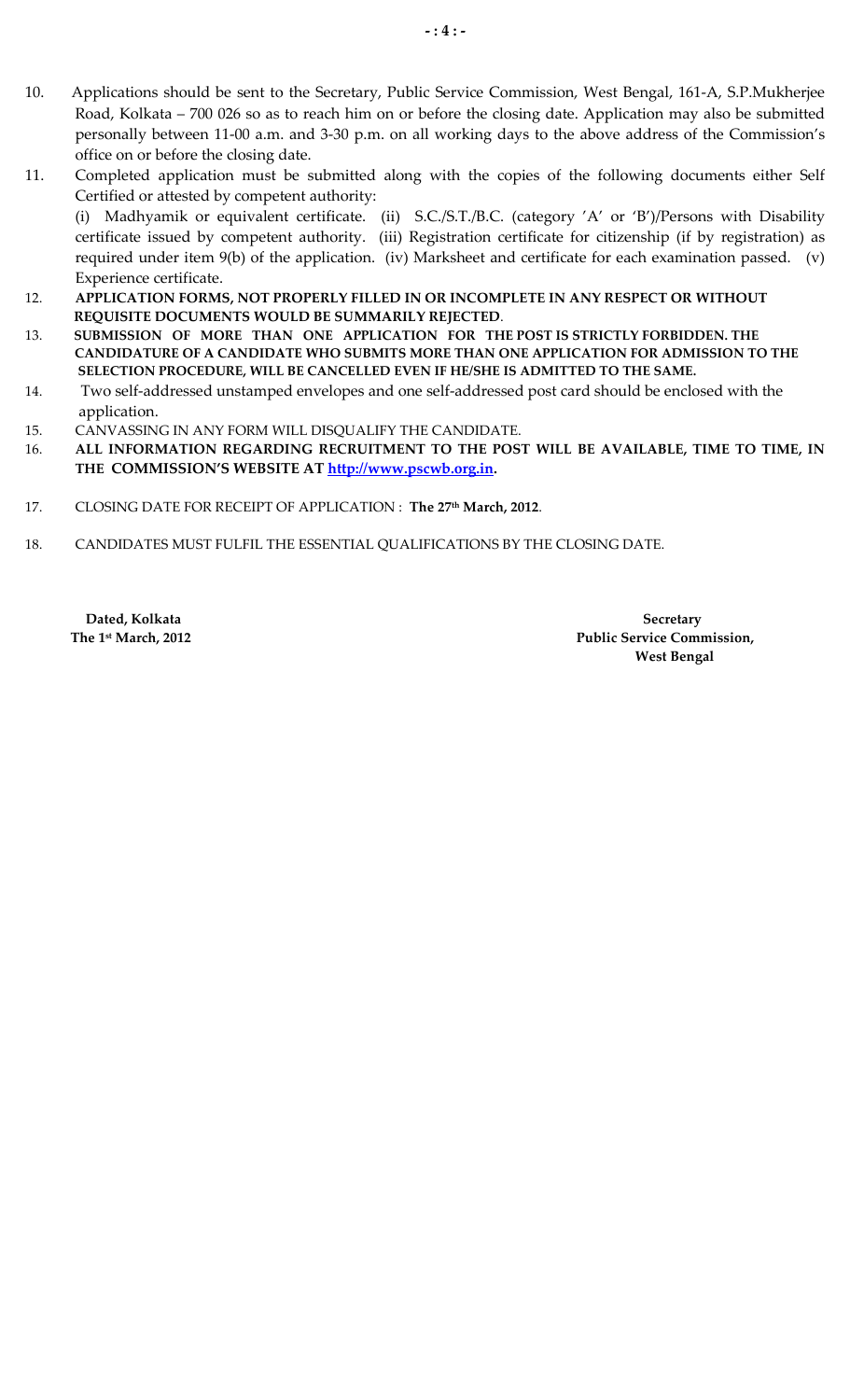#### **APPLICATION FORMAT PUBLIC SERVICE COMMISSION, WEST BENGAL 161-A, S.P. MUKHERJEE ROAD, KOLKATA – 700 026**

| N.B: Candidate should fill in the Application form in his/her own handwriting.<br>INCOMPLETE APPLICATION OR APPLICATION WITH DEFECT IN ANY<br>RESPECT OR WITHOUT REQUISITE DOCUMENTS WILL BE<br>SUMMARILY REJECTED. |   |      |  |      | Space for pasting<br>recent passport<br>size photograph<br>duly signed by |                       |
|---------------------------------------------------------------------------------------------------------------------------------------------------------------------------------------------------------------------|---|------|--|------|---------------------------------------------------------------------------|-----------------------|
| 1. (a) Name of the post applied for                                                                                                                                                                                 | ÷ |      |  |      | the candidate.                                                            |                       |
| (b) Advertisement No.                                                                                                                                                                                               |   |      |  |      |                                                                           |                       |
| (c) Item No.                                                                                                                                                                                                        |   |      |  |      |                                                                           |                       |
| 2. (a) Indian Postal Order/Treasury Challan                                                                                                                                                                         |   |      |  |      | date ______________                                                       |                       |
|                                                                                                                                                                                                                     |   |      |  |      | Rs-__________ No.______________<br>date _______________                   |                       |
| (b) Name of issuing Post Office with address                                                                                                                                                                        |   |      |  |      |                                                                           |                       |
| 3. Name in full (in Capital Letters)                                                                                                                                                                                |   |      |  |      |                                                                           |                       |
| 4. Date of birth according to Madhyamik or equivalent examination<br>Certificate                                                                                                                                    |   |      |  |      |                                                                           |                       |
| 5. Sex (Male/Female)                                                                                                                                                                                                |   |      |  |      |                                                                           |                       |
| 6.(a) (i) Do you belong to S.C./S.T./O.B.C.-A/O.B.C.-B<br>of West Bengal?<br>(State 'Yes' or 'No')                                                                                                                  |   |      |  |      |                                                                           |                       |
| (ii) If Yes, mention your Community/Category<br>[Put ' $\sqrt{'}$ mark in the appropriate box]                                                                                                                      |   | S.C. |  | S.T. |                                                                           | $O.B.C.-A$ $O.B.C.-B$ |
| (iii) Designation of issuing authority of S.C./S.T./B.C.<br>Certificate                                                                                                                                             |   |      |  |      |                                                                           |                       |
| (b) Are you a Person with Disability? (State 'Yes' or 'No')                                                                                                                                                         |   |      |  |      |                                                                           |                       |
| (i) If Yes, specify the category of disability                                                                                                                                                                      |   |      |  |      |                                                                           |                       |
| (c) Are you a Govt. Servant?<br>(State 'Yes' or 'No')                                                                                                                                                               |   |      |  |      |                                                                           |                       |
| 7. Postal address in full (in capital letters) to which communication<br>should be sent (mentioning Post Office, Sub-Division, District and<br>PIN CODE).                                                           |   |      |  |      |                                                                           |                       |
| 8. Permanent address (in capital letters)                                                                                                                                                                           |   |      |  |      |                                                                           |                       |
| 9. (a) Whether citizen of India<br>(Write 'Yes' or 'No')                                                                                                                                                            |   |      |  |      |                                                                           |                       |
| Whether a natural citizen or a citizen by registration.<br>(b)                                                                                                                                                      |   |      |  |      |                                                                           |                       |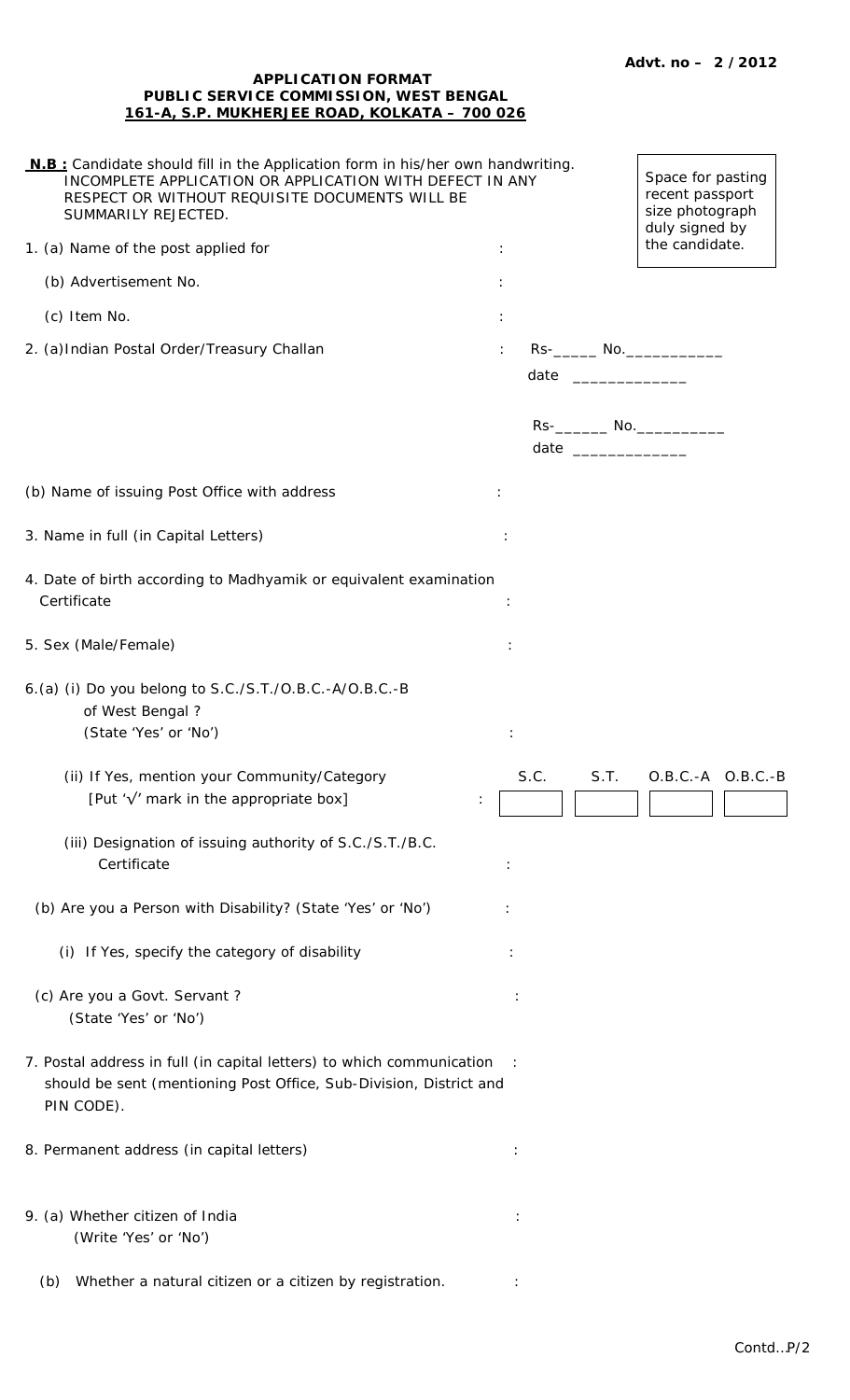| 10. (a) Father's Name<br>(b) Husband's Name                                             | ٠            |
|-----------------------------------------------------------------------------------------|--------------|
| 11. Do you claim relaxation of age limit? (State 'Yes' or 'No')<br>If Yes, state reason |              |
| 12. Do you possess qualifications as per advertisement                                  | Yes/No<br>٠. |

13. Academic Qualifications (attach extra sheets if necessary)

| Name of<br>xaminations passed | Name of<br>Board/University/Institute | Division/Class | Year of<br>passing | % of<br>Marks<br>obtaine<br>d | Subject(s) taken |
|-------------------------------|---------------------------------------|----------------|--------------------|-------------------------------|------------------|
|                               |                                       |                |                    |                               |                  |
|                               |                                       |                |                    |                               |                  |
|                               |                                       |                |                    |                               |                  |

#### 14. Research Experience, if any (attach extra sheet, if necessary):

| Name of            | Full time/Part time   Particulars in full | From(Date) | To(Date) |
|--------------------|-------------------------------------------|------------|----------|
| Institution/Office |                                           |            |          |
|                    |                                           |            |          |
|                    |                                           |            |          |

| 15. (a) Do you have the ability to read, write and speak in Bengali |  |
|---------------------------------------------------------------------|--|
| (Write yes/No)                                                      |  |

- (b) Whether you are a Nepali Speaking person from the hill : area of Darjeeling District(Write Yes/No)
- 16. Language(s) known
	- (a) Spoken : (b) Written : (c) Mother Tongue :
- 17. (a) Were you debarred previously by the Commission from appearing at any examination/selection?  $\cdot$  : (Write Yes or No)
	- (b) If yes, give details  $\frac{1}{2}$  is the contract of the contract of the contract of the contract of the contract of the contract of the contract of the contract of the contract of the contract of the contract of the cont